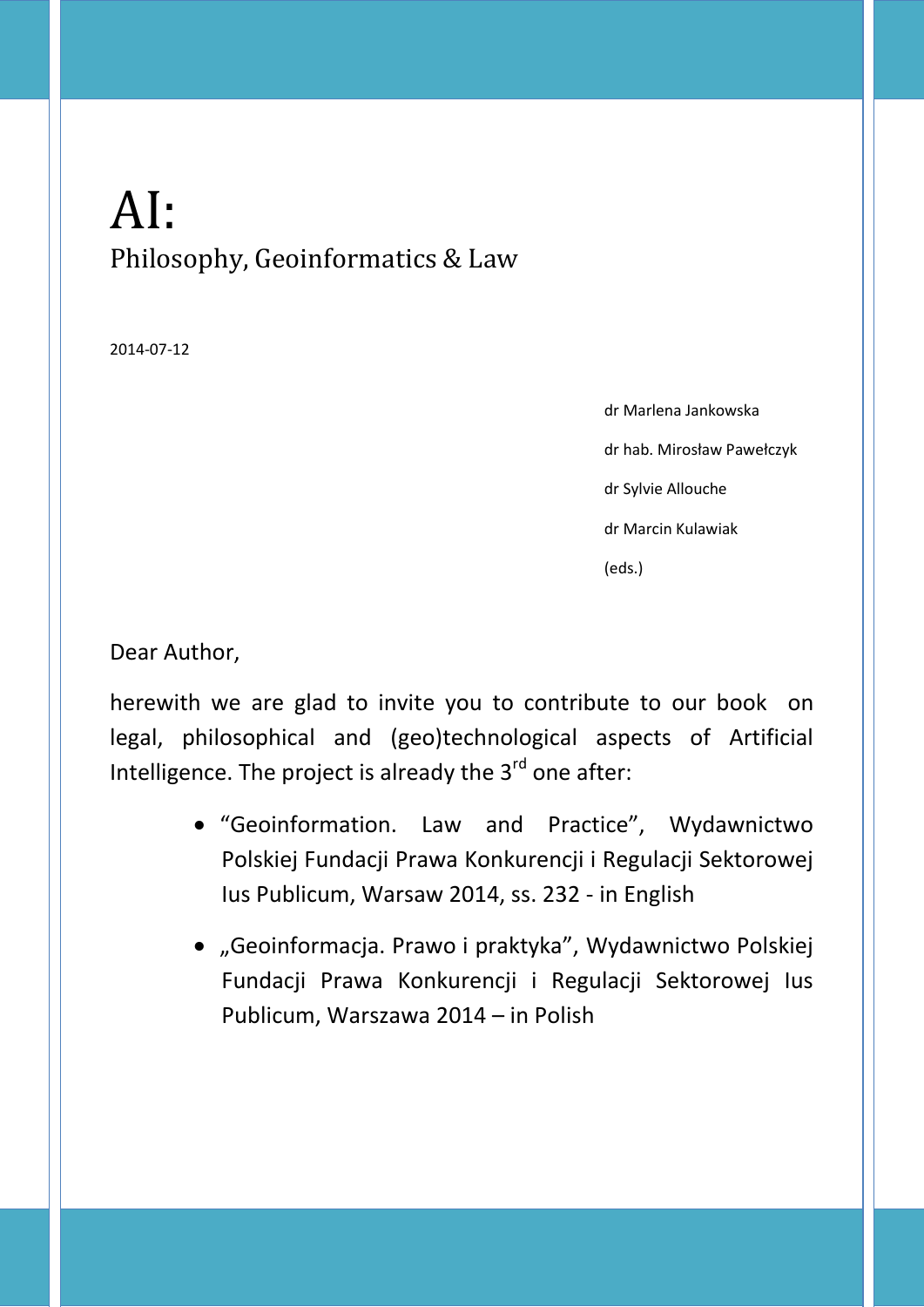The international cooperation in the field has proven so far not only to be very successful, but also inspiring. This time we would like to join our insights into the future of IT, AI and legal institutes surrounding the technological chance we all take part in. This project will be definitely distinctive in its scope and topic.

The book is to be edited by Marlena Jankowska and Mirosław Pawełczyk (Faculty of Law and Administration at University of Silesia in Katowice, Poland), Sylvie Allouche (Université de Technologie de Troye, France) and Marcin Kulawiak (Faculty of Electronics, Telecommunications and Informatics at Gdańsk University of Technology, Poland).

The intention of the book is to bring together thoughts on AI in terms of 1) law, 2) philosophy and 3) geoinformation. The authors will prepare inputs that will constitute separate chapters of the book referring to one of above aspects of AI. Therefore there's no need to join research on law and geoinformation in one paper. The core is AI.

Then, we will join the chapters in the following order:

- 1) Philosophy
- 2) Law
- 3) Geoinformatics

The contributions do not have to be long (10-20 pages), the template will be sent to you still in **Dec. 2014**.

The deadline for the authors is **May 2015**.

The book will be published by IUS PUBLICUM in Warsaw before **Oct. 2015.**